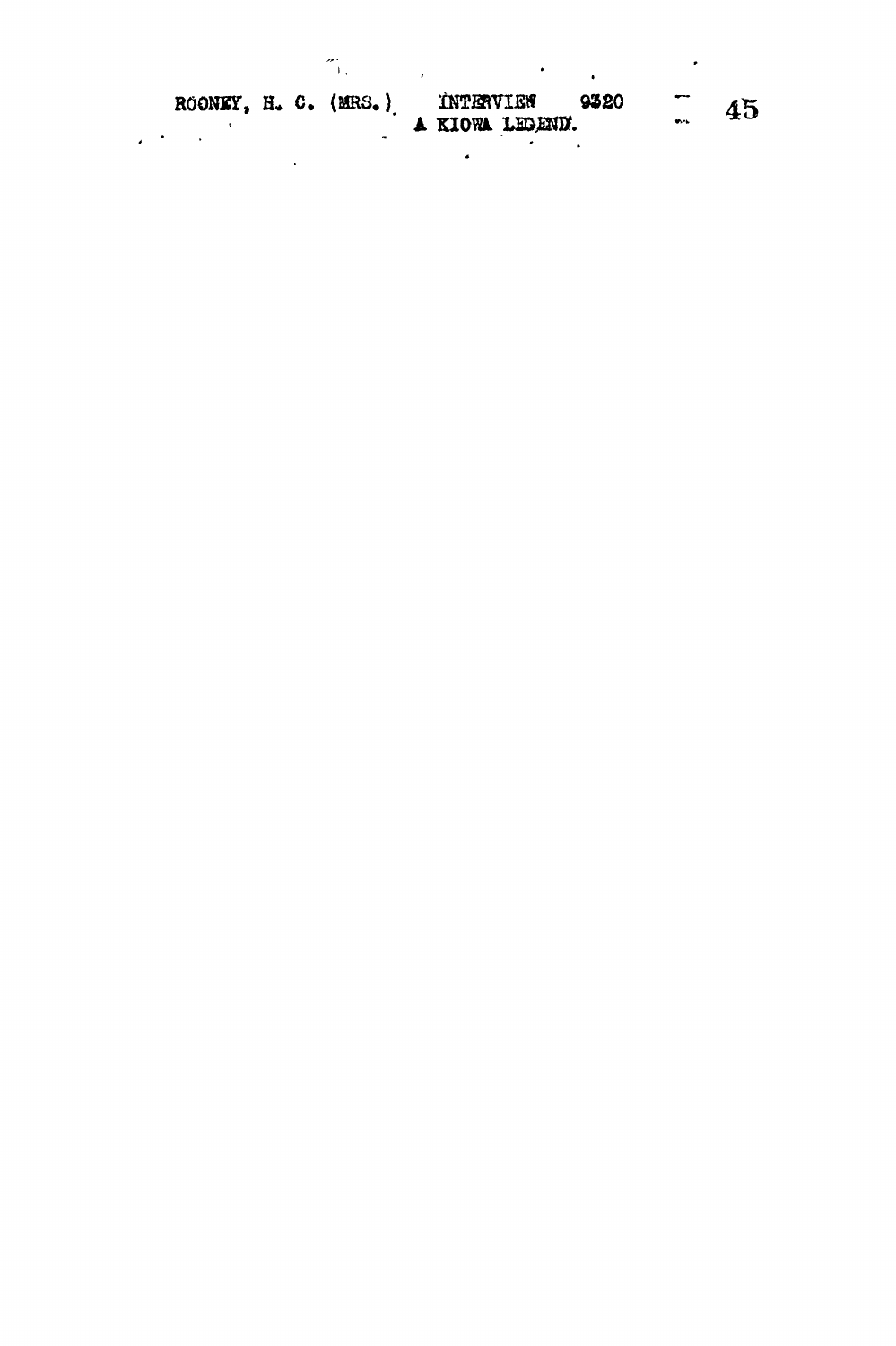Form  $A-(S-149)$ BIOGRAPHY FORM 46 WORKS FROCRESS ADMINISTRATION Indian-Pioneer History Project for Oklahoma ROONEY, H. C. (MRS.) INTERVIEW 9320 À Kiowa Legend. Field Worker's name \_\_ Lillian Cassaway This report made on (date) **November 29** 193 1. Name Mrs. H. C. Rooney 2. Post Office Address \_\_\_\_ Anadarko, Oklahoma, 3. Residence eddress (or locution) \_\_\_\_ 104 West Alabama St. 4. DATE OF BIETH: Month March Day 11 Year 1880 5. Place of birth Salina, Kansas. 6. Name of Father John Monchan Place of birth Ireland Other information about father 7. Name of Mother Margaret Parker Monohan Place of birth Ireland  $\text{C}$  Other information atout mother Notes or complete narrative by the field worker dealing with the life and story of the gers $\lambda$ n interviewed. Refor to Manual for suggested subjects and questions. Continus on blank sheets if necessary and attach firmly to this form. Wimber of shoets atteched  $\mathbf{A}$ This legend is based on facts. It has been handed down from genera-

tion to generation until now it is regarded as a bedtime story.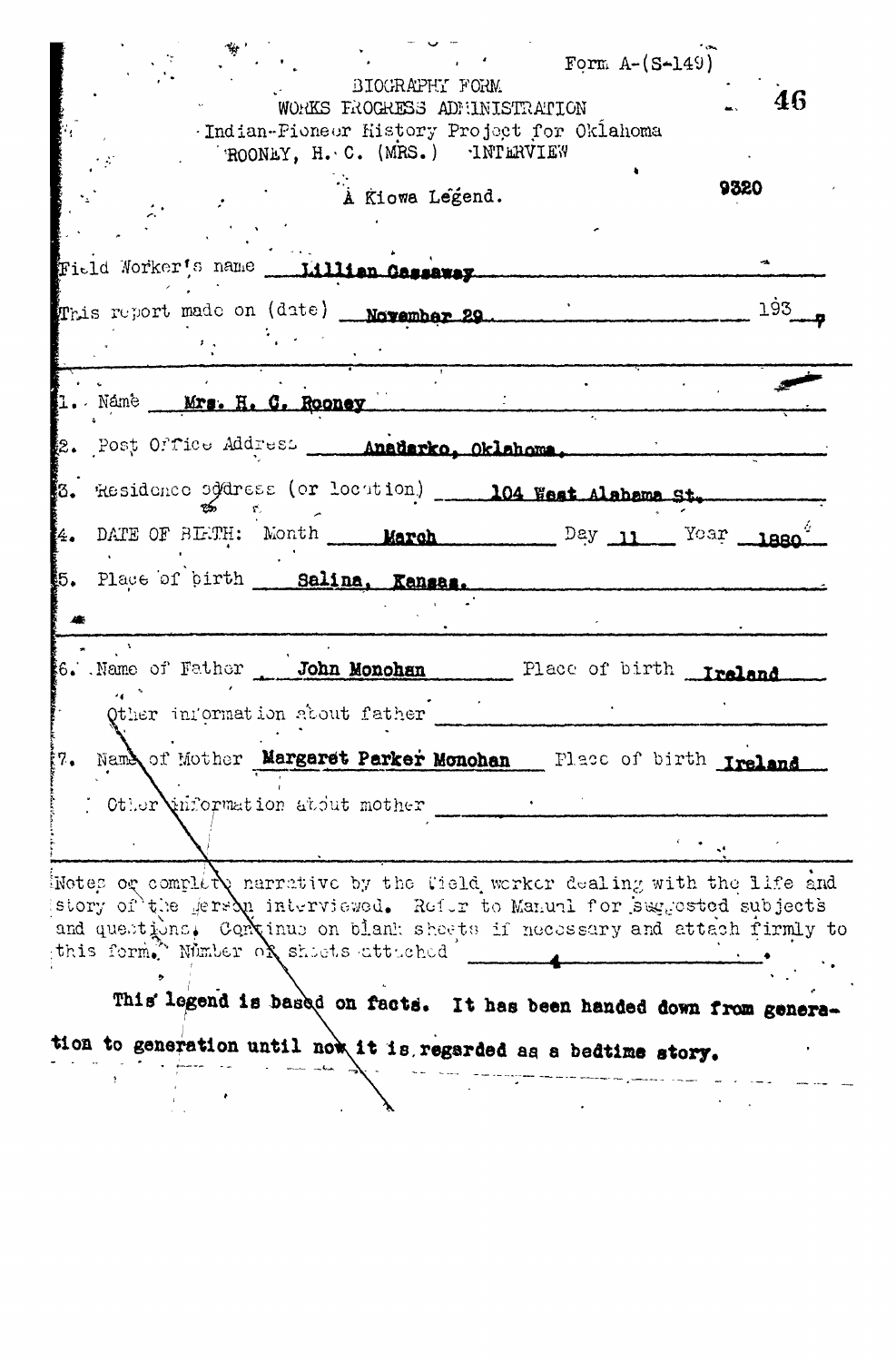**ACOONEY, H. C. (MRS.) INTERVIEW** 

**<sup>I</sup> 9320**

**Lillian-Gasaaway, Investigator. Indian Pioneer History S-149.** November 30, 1937.

t.

## **LEGEND Kiowa,**

**Chief Lone Wolf and His Unfaithful Wife.**

**A long time ago there was an Indian named Chief Lone Wolf, when he was young he was taught how to use the bow and arrow. When he/grew older he went hunting with, his** father. In those days the Indians would go hunting and **stay away for three or four days at a.time.**

 $\frac{1}{2}$  $m$ e ooy grew into mannood. He wanted to ge married, so he asked his father if he might. His father said **Wes"**, so he got married to a young and beautiful <sup>1</sup> \*. v \* ^ "4 **aaid 3Yes<sup>n</sup> , so he ..got married to a young and beautiful** killed many of the Kiowa tribe. They took Chief Lone Wolf's **Pawnee enemies Game-gad attacked the tribey The pawneas \_ ' killed many of the Kiowa tribe. They tools Chief Lofce Wolf »s wife. . They took/her far, far away. Ch^ef Lone Wolf• was broken hearted and one morning he went to a mountain which was about a mile from camp. He climbed the highest peak' - / and faced the sun which was just coming,up. He raised** his hand and prayed to the sun that he might get his wife**back.some way. As he was praying he heard a voice saying, boy, you have your own will, your own-mind, and heart,**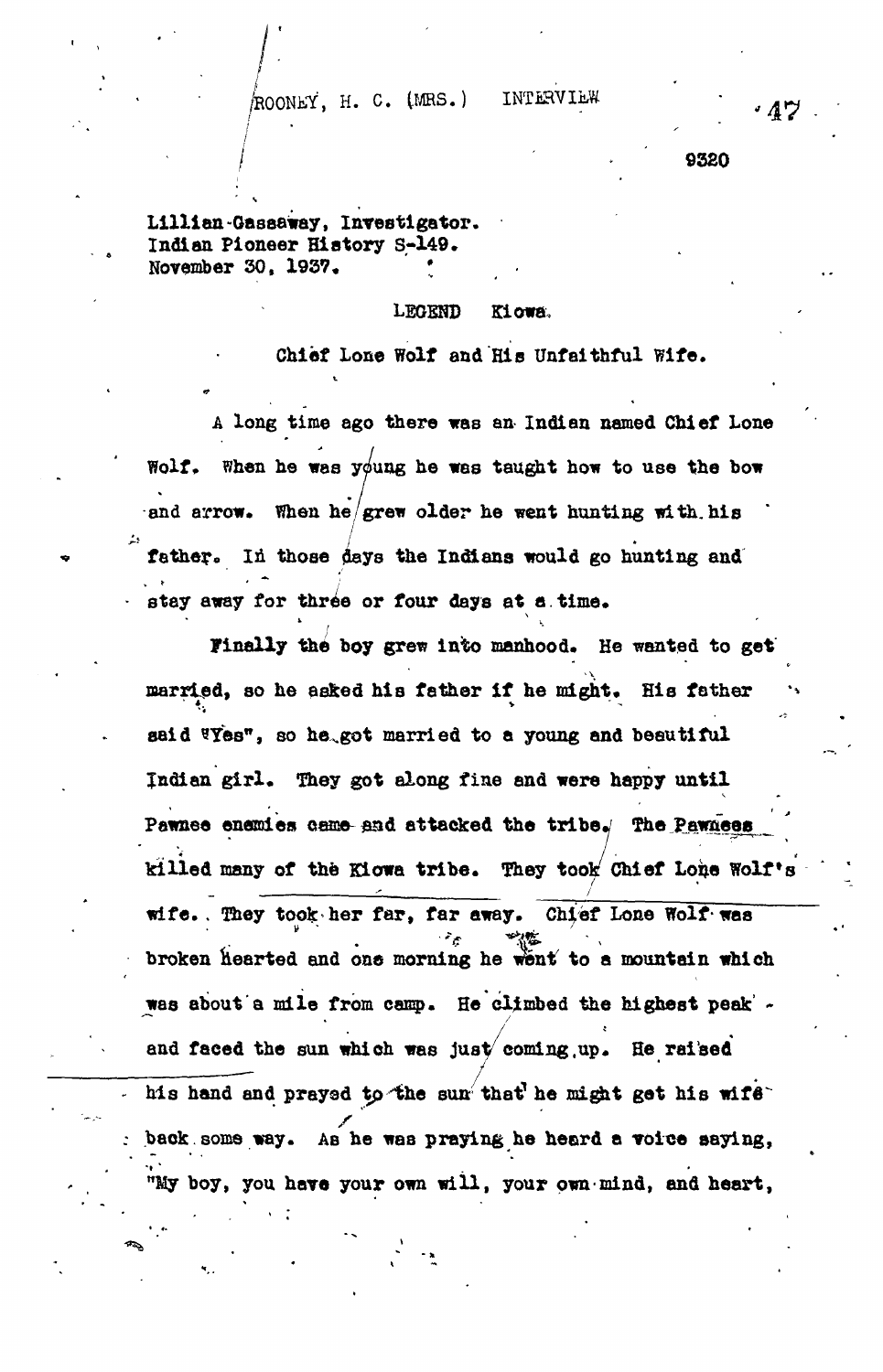ROONEY, H. C. (MRS.) INTERVIEW

end if you are a coward you will not get her back. If

you are brave go and fight for her." Then he went back to the camp.

- 2 %

He had two brothers-in-law. The two brothers loved their sister very much. Chief Lone Wolf called them over and told them he was going to hunt for his wife but he didn't want anybody to go with him to help. He wanted to go alone. Three days later before the sun rose he went l<br>+  $\frac{1}{\sqrt{2}}$  can prove the called , he called  $\frac{1}{\sqrt{2}}$  for come out-/' side and bade him farewell. His father said, "Go and be brave. Fight until you fall." They shook hands and the brave\**"* Fight until you fall. " /They shook hands and the

As he came to a high hill, once more he took a fare- $\overrightarrow{A}$  he can to  $\overrightarrow{B}$  and  $\overrightarrow{B}$  and  $\overrightarrow{B}$  and  $\overrightarrow{B}$ / well look at the camp,  $\mathcal{L}_{\text{max}}$  is father in front see, his father in front see, his father in front see, his father in front see, his father in front see, his father in front see, his father in front see, his father of his tent watching him as he slowly went over the him as he slowly went over the hill . The hill  $\mathcal{L}_\text{max}$  $\frac{4}{\sqrt{2}}$  and  $\frac{4}{\sqrt{2}}$  ratio securities in the last height here is a last here is a last here is a last here is a last here is a last here is a last here is a last here is a last here is a last here is a last here came to the foot of a mountain. The sun wee going down. He decided to go on top of the mountain and spend the night as it was getting dark. He found a place to make his bed and he went to sleep. Nothing happened to him during the night.

Early in the morning he heard a drum beating some-

 $48^{\circ}$ 

9320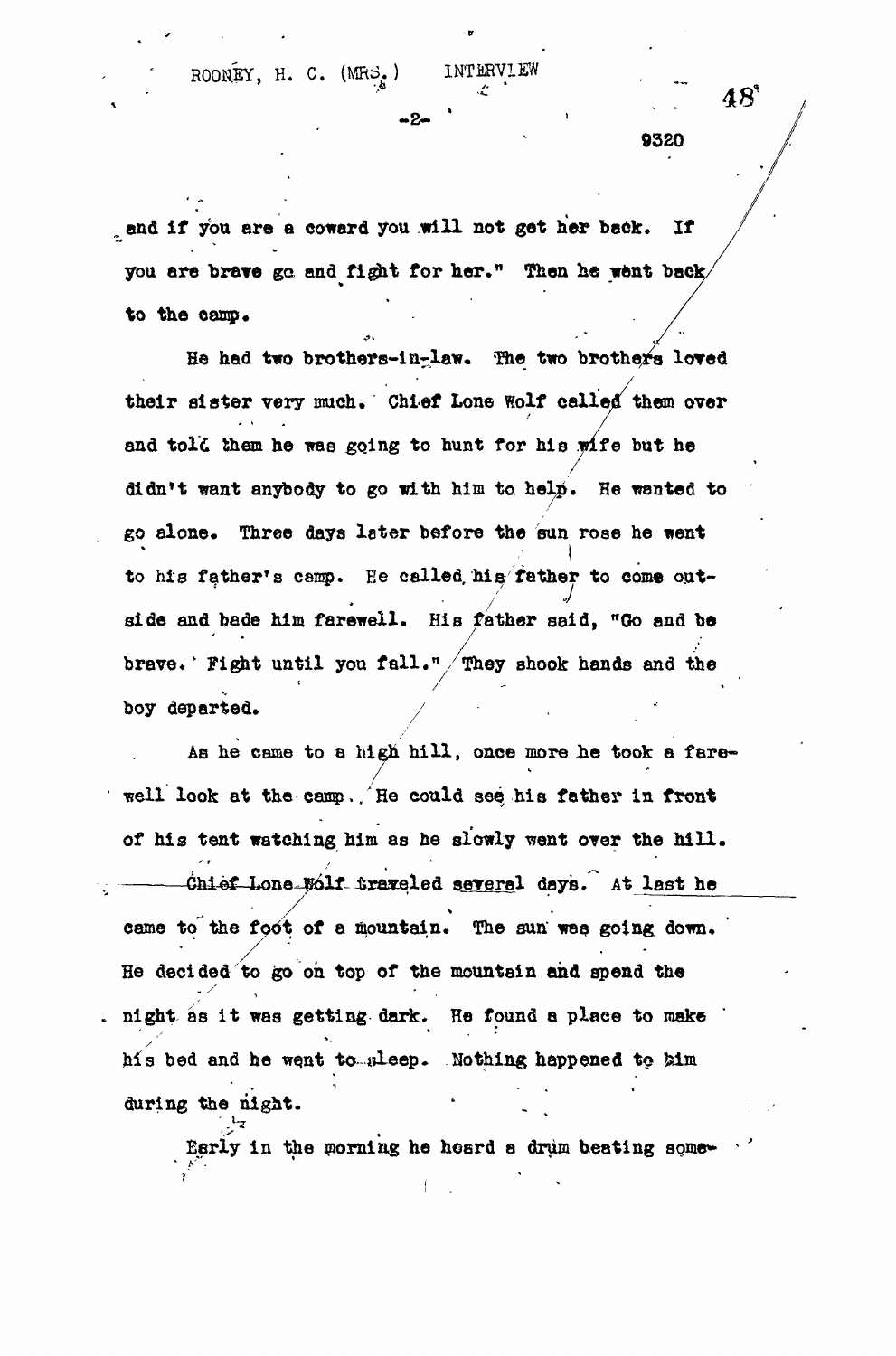ROONEY, H. C. (MRS.) INTERVIEW

**getting water from it.**

**9320** 

where not very far from the mountain. He got up from his bed and looked around and saw a camp fire near the mountain he was on. When the sun came up he looked **mountain he was on.- When the a m came up he looked . again toward the camp to determine what trlbo was camping there. Be saw a creek near the camp: the women were** getting water from it.

**-3-**

**He atajrt.ed toward the camp and came close to the** ognized his wife in the group. He did not went his wife<sup>1</sup> **ognized hi a wi^e in the group. He did not want his wife\* to find out he was there right then so he hid himself in .**

**the tall gra88. f -' ' When the women were all gones were all gones were all gones were all gones were all gones were all gones were** little closer to the spring and started to take a drink. **little closer to the spring and started to take a drink.** As he was drinking he heard footsteps behind him. He got. **As he was drinking he heard footsteps behind him, . He got** up and looked back. To his surprise he saw his wife com**up and looked back.. To his surprise he saw his wife com**ing toward the spring again. He waited for her. His wife **ing toward the spring again. He waited for her. His wife** ran up to him and kissed him.

**ran up to him and kissed him.' • , .** Chief Lone Wolf wanted to take her home that moment but she said, "We have to travel a long ways and we have nothing to eat. I tell you what we'll do. You hide in those tall grasses and I'll go to the camp and fix something that we can take with us." So Lone Wolf did as she t\*\*  $\mathbf{r} = \mathbf{r} \cdot \mathbf{r}$  . The set of  $\mathbf{r} = \mathbf{r} \cdot \mathbf{r}$  is the set of  $\mathbf{r} = \mathbf{r} \cdot \mathbf{r}$ **told him.**

 $49<sup>1</sup>$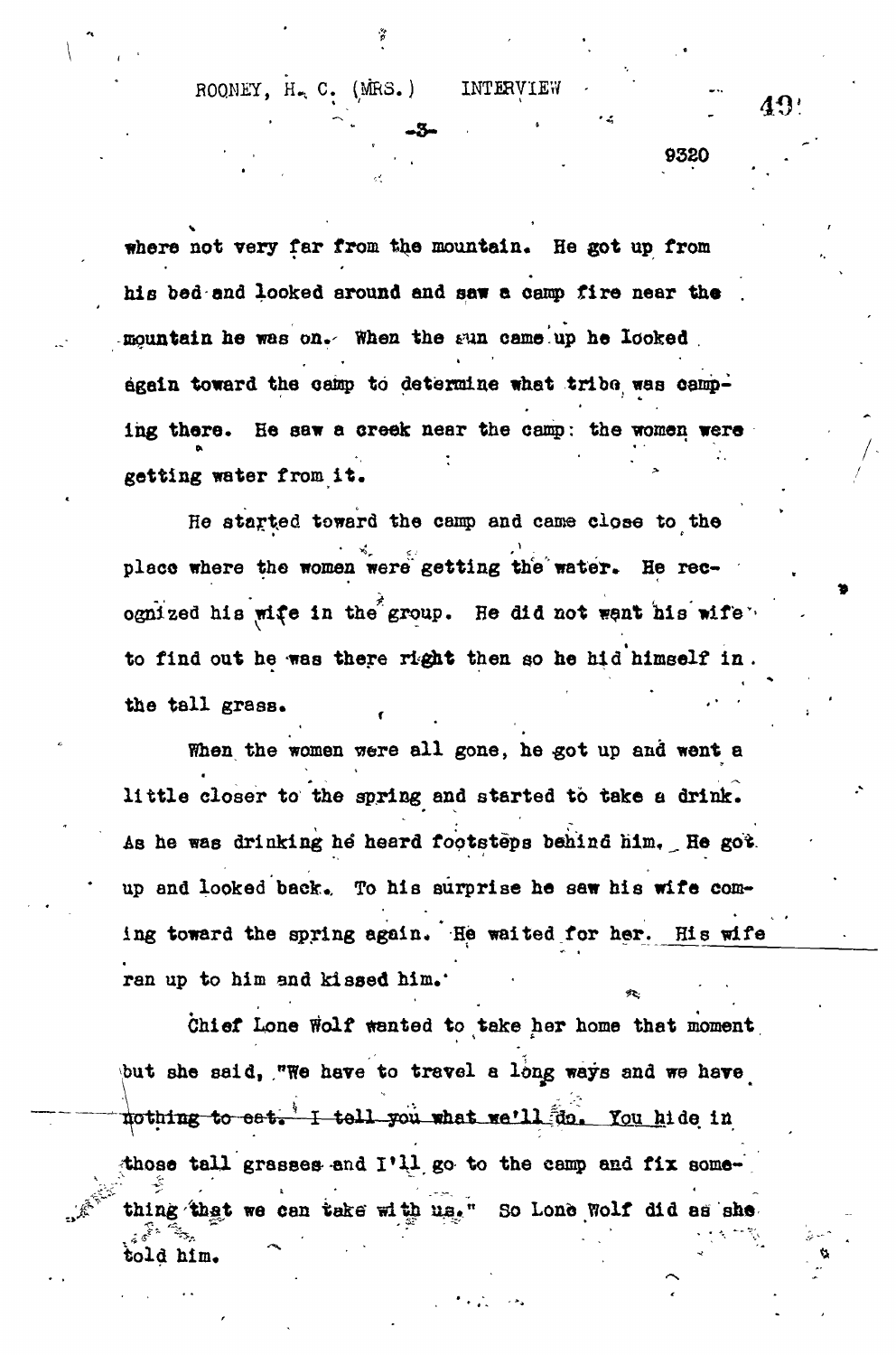ROONEY, H. C. (MRS.)\* INTERVIEW

His wife did not tell that she was married to **. 2 • • / ."/ \ another man. Just about sundown he saw 8<sup>s</sup> group of men coming** toward him. As they came community that his wife had told on **him.** They surrounded his hiding **place; then he stood up and shouted to his wife: "You have done, me wrong" • ~**

**The men stood around hlm-and sfade signs to him in** the sign language. They asked him what he wanted<sub>7</sub> He' **told them that he was looking\_for his wife.**

The chief of the Pawnees wash married to Chief" **Lone Wolf's wife and was with' the group surrounding him.** He said: "I'll let your wife ba the judge". So they **asked Chief Lone Wolf's wife about the matter. She** said: "Take him to that little hill and tie him down to the ground and put tobacco ashes. in his eyes<sup>"</sup>. **From and** of the Pernses said: "Take him and we'll. move 'away from here". So they took Chief Lone Wolf to the hill and tied him down. They, tied, waw **hide ropes around his wri'ata ead legs and fa'storied the ropes to four sticks-hammered into the ground\*. They, ' then put.the tobacco ashes in his eyes- enk, wont • •** *•>. •* **; i . - .-.** It was dose^to midnight when Chief Lone;- Wolf

50

9320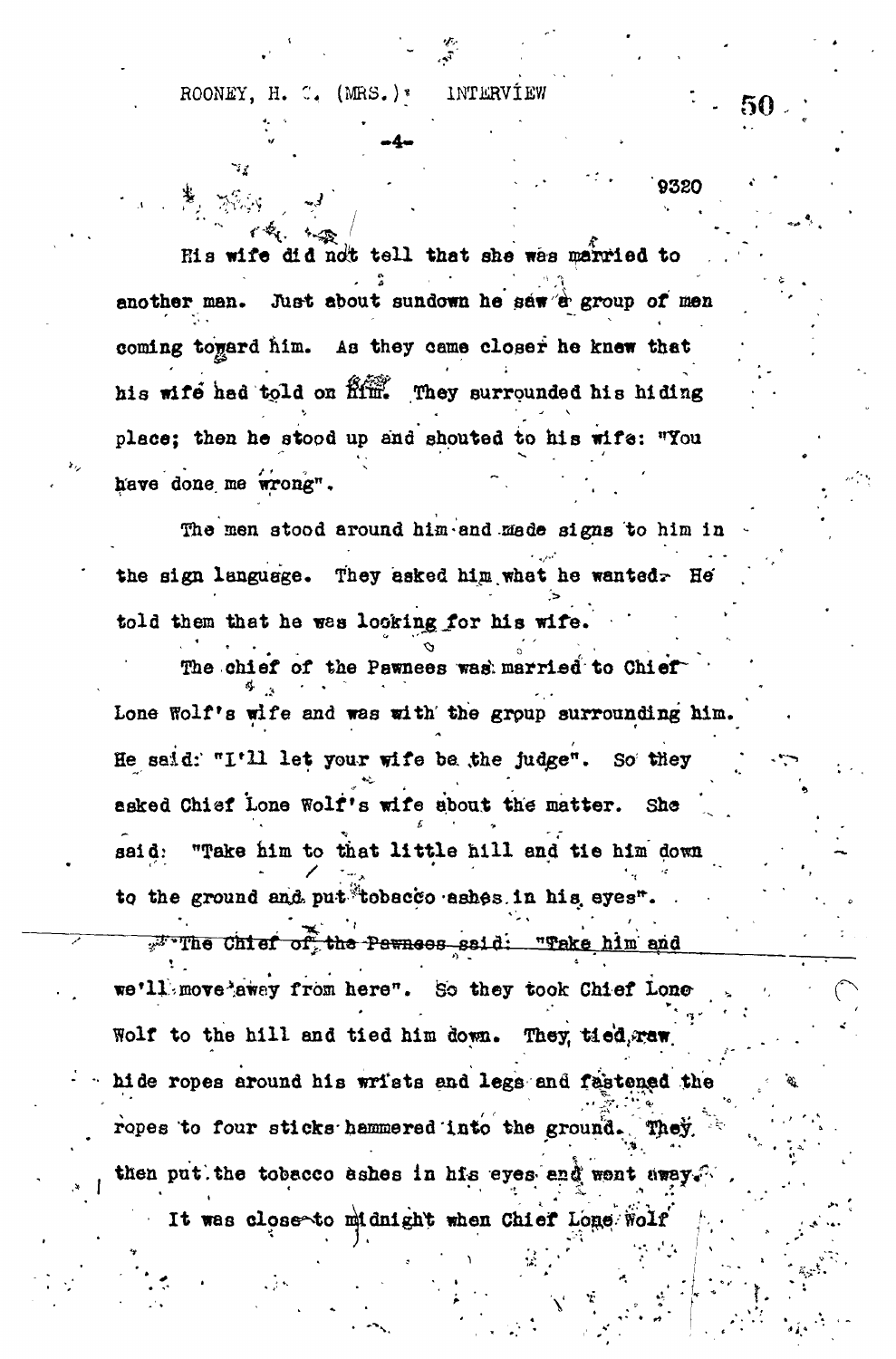ROOKLY, H. C.  $(4kb.)^2$  - INTERVIEW  $51$ .

**•-5 - \* • -**

. la la s '--:

9320

heard a dog crying far away. Presently he heard the dog again but this time it was closer. It came closer and closer during the night and as the sun ceme up the dog came to Lone Wolf's side. He talked to the dog and it -licked the, ashes from his eyes and bit tfie ropes from the sticks. Chief Lone Wolf was very glad and got up and patted the dog. He started for home and the dog followed behind him. They travelled all that day. Whan \* • • - • night came Chief Lone Wolf was very hungry and tired. , and the set of the set of the set of the set of the set of the set of the set of the set of the set of the set of the set of the set of the set of the set of the set of the set of the set of the set of the set of the se He made a place to sleep. When he lay down the dog disappeared. When morning came the dog appeared again with • » • 8 bow and some arrows in his mouth. With the bow end. arrows Lone Wolf was able to get food for himself and the **• • \*' : ' ' '" '** .  $\log_{\bullet}$  Finally they arrived at home. Lone Wolf told his father all about his adventure; the next day; then his father called all his warriors together-and told them to get ready to go and hunt for-**• - -. •\*; . '. '<sup>v</sup> - v '<'.'. ' ' -** *<sup>s</sup>-'* **" .** Folf took his dog along.

When they got to the Pawnee camp the battle atarted  $\mathbb{R}^d$  lasted for several hours. Lone Wolf's doz disappeared during the fighting. When Lone Wolf funally missed him

**S**

during the fightijig.. When Lone Wolf finally missed him